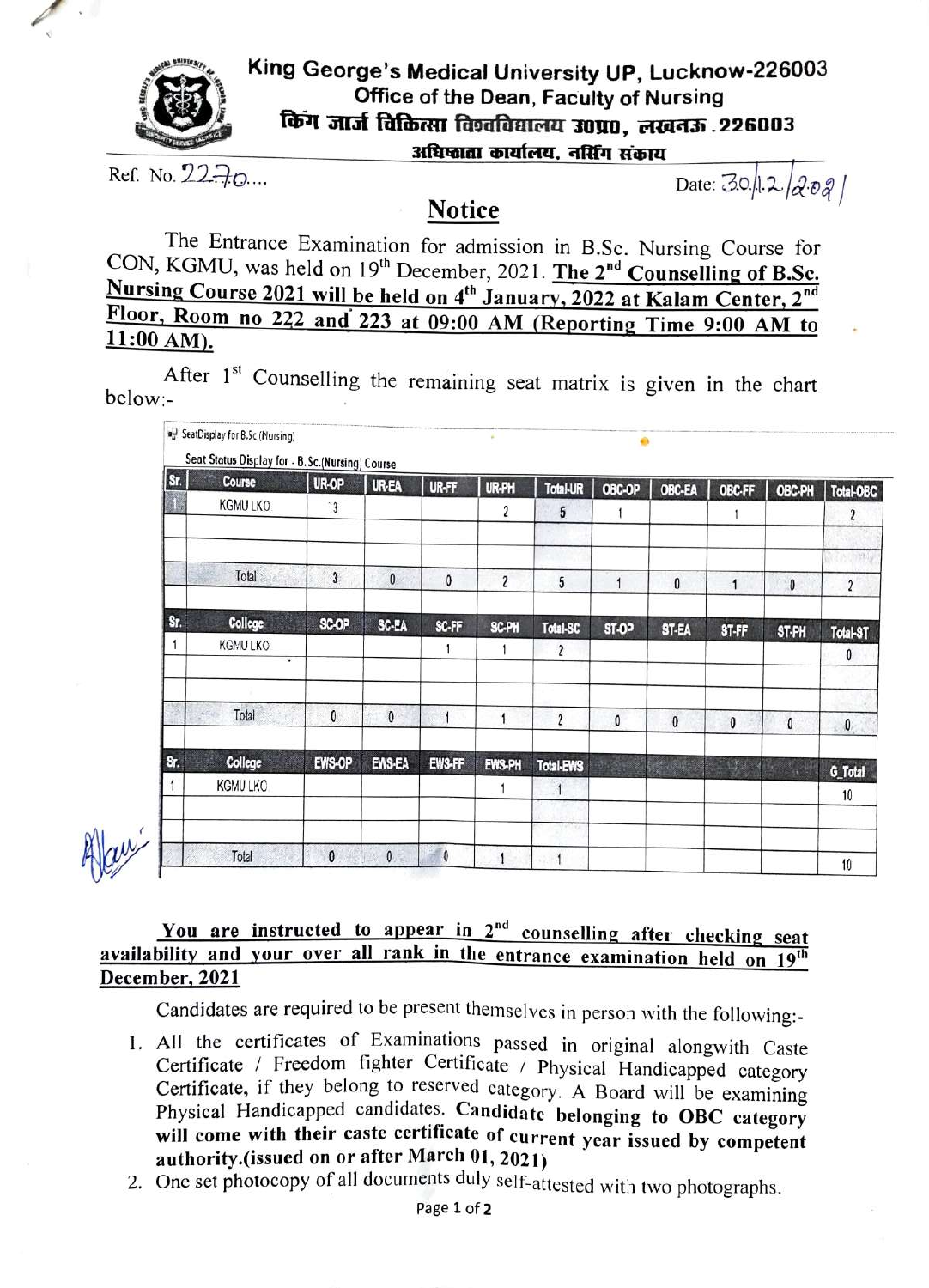

### King George's Medical University UP, Lucknow-226003 Office of the Dean, Faculty of Nursing किंग जार्ज विकित्सा विश्वविद्यालय उ०प्र०, लखनऊ . 226003 3ाधिफाता कार्यालय, नर्सिंग संकाय

- 3. A non refundable fee of Rs. 300/- in the form of Bank Draft in favour of 'Finance Officer, King George's Medical University, UP, Lucknow' payable at Lucknow.
- 4. A separate Bank Draft of Rs. 5000/- in favour of 'Finance Officer, King George's Medical University, UP, Lucknow' payable at Lucknow shall have to be deposited by the candidate at the time of counselling on allotment of seat. If you are not allotted a seat in counselling the bank draft of Rs. 5000/- will be refunded.

Dean Faculty of Nursing KGMU,UP, Lucknow

#### Copy forwarded to the following:

- 1. The Hon'ble Vice-Chancellor, KGMU, Lucknow.
- 2. The Controller of Examinations, KGMU, Lucknow.
- 3. The Registrar, KGMU, Lucknow.
- 4 The Faculty Incharge Website Design. KGMU, Lucknow, with the request to kindly display it on front page of University website with immediate effect.
- 5. The Faculty Incharge, Kalam Center, KGMU, Lucknow for information & necessary action.
- 6. The Principal., KGMU Institute of Nursing. KGMU, Lucknow, with the request to participate in the counselling at 9:00 am on that date.
- 7. Notice Board, Kalam Center.

Dean Faculty of Nursing KGMU, UP, Lucknow